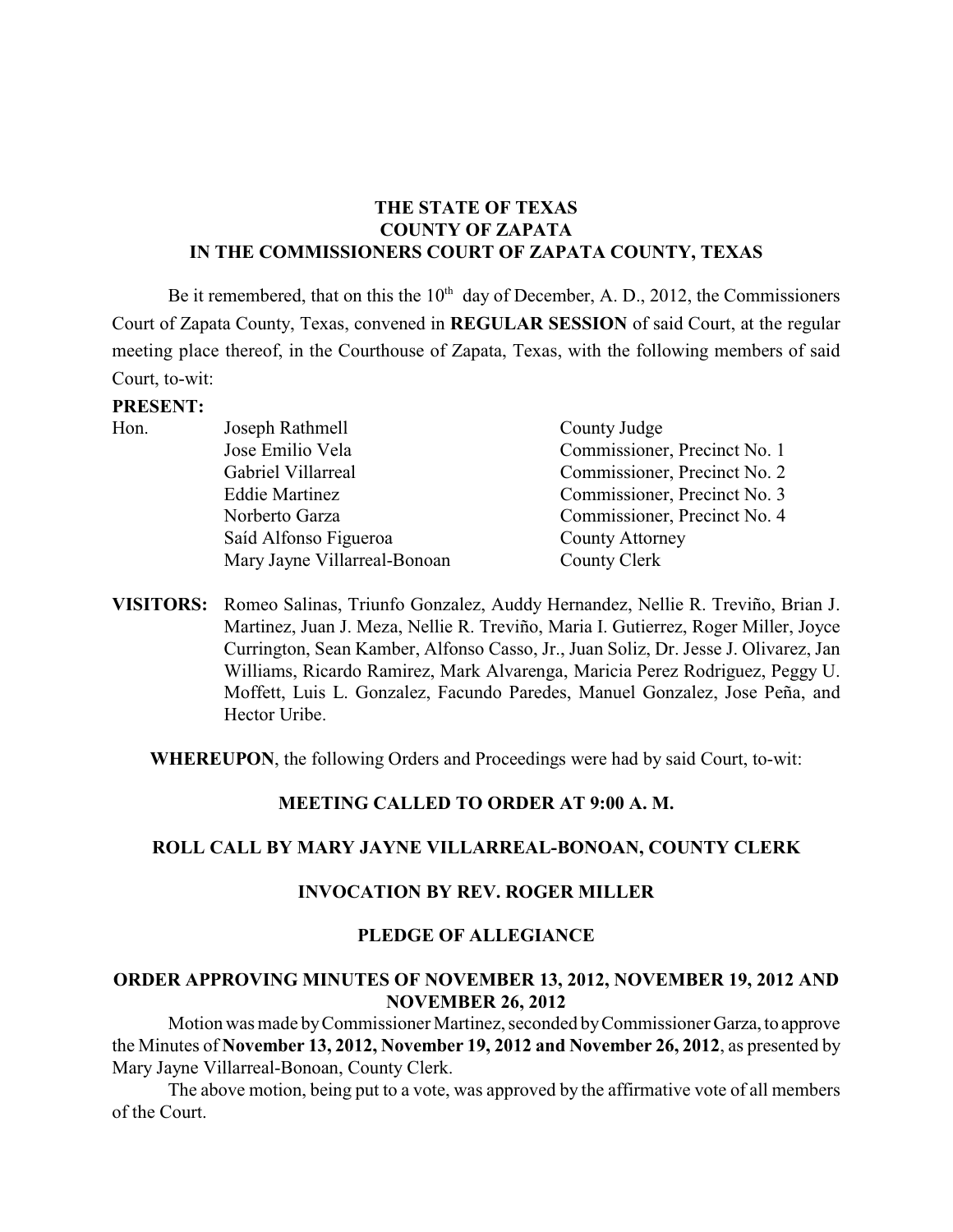### **COMMUNICATIONS**

Dr. David Brown, ZTEC Dean, reported that several core curriculim courses will be offered via distance education for the Spring 2013 semester. This is the wrapping up of projects and making use of the available technology. Dr. Brown stated that EDC has funds available.

Mr. Hector Uribe advised the court that Legislature will convene on January 8, 2013. This session will include a budget surplus. Mr. Uribe will come back at the first regular meeting in January 2013 with a legislative agenda which will include additional regulations for 8 liners.

Peggy Umphres-Moffet reminded the court that a power breakfast will be held on Wednesday, December 12. The key speaker will be Hector Uribe, who will discuss the legislative process.

## **DEPARTMENTAL REPORTS**

### **MONTHLY REPORT OF ZAPATA FAMILY MEDICAL CLINIC**

Mr. Sean Kamber of Laredo Medical Center presented Commissioners Court with the monthly report for November 2012. The number of patient has increased, however, this is a seasonal situation that will continue during the Winter months.

Mr. Alfonso Casso, Jr., with the South Texas Food Bank, addressed the court regarding the Kid's Café. He explained that the Kid's Café consists of an after school program that provides snacks between 3:00 and 5:00 p.m. The Guadalupe and Lilia Martinez Foundation will contribute \$10,000.00, the County will match the \$10,000.00. The Café will be housed at the Boys and Girls Club location.

Auddy Hernandez, of the County Judge's office, invited the court to the winter distribution by Buckner Foundation. Blankets and jackets will be donated, distribution will take place at the middle school gym on December 11, 2012 between 1:00 and 4:00 p.m.

Luis Lauro Gonzalez, Zapata County Tax Assessor/Collector, reported that the tax office collected \$9,468.04 for Motel - Hotel Tax and total tax collections in the amount of \$1,477,066.80.

### **ORDER APPROVING INVOICES**

Motion was made by Commissioner Villarreal, seconded by Commissioner Garza, to approve invoices as presented by Triunfo Gonzalez, County Auditor.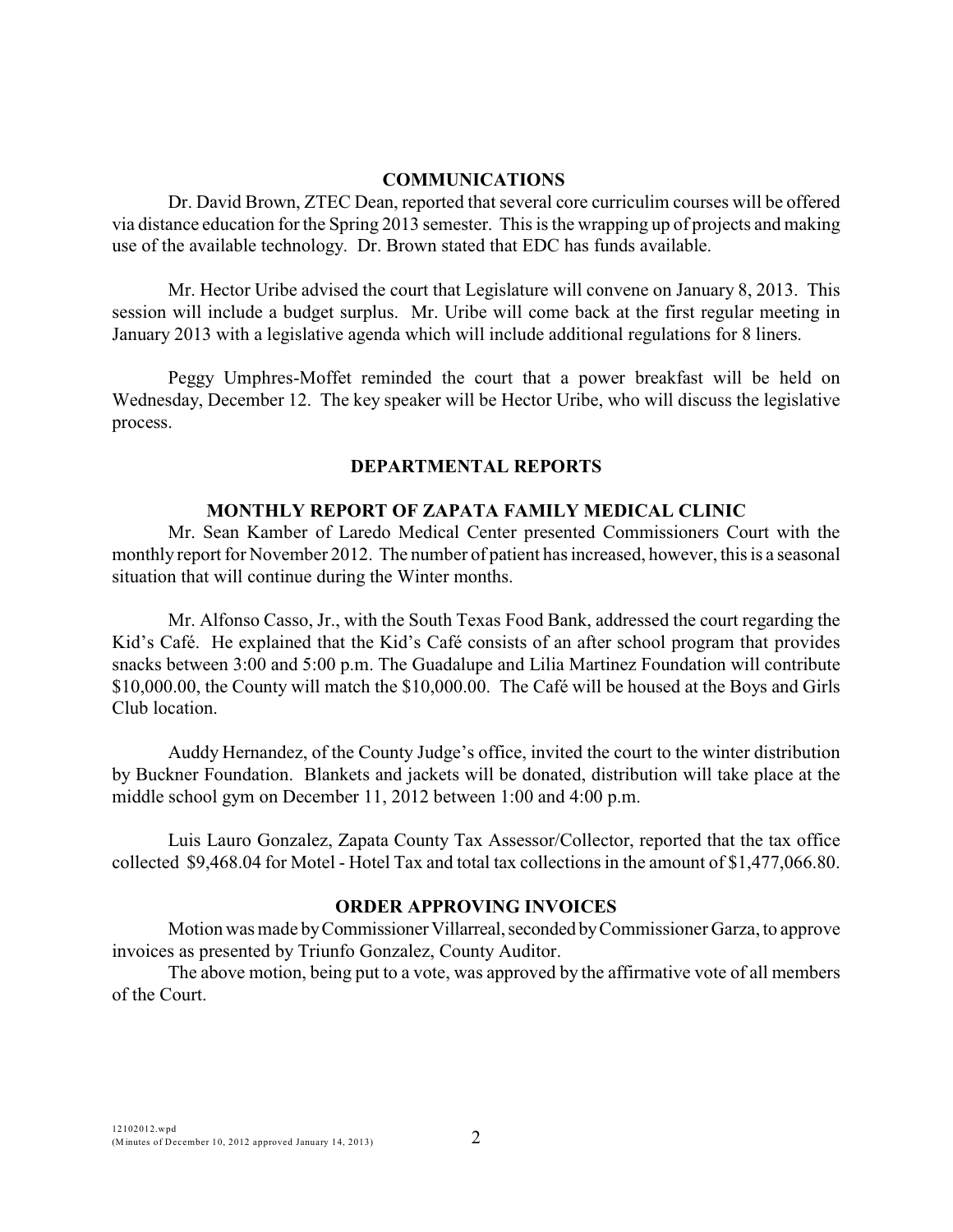### **ORDER APPROVING CHECKS ISSUED**

Motion was made by Commissioner Martinez, seconded by Commissioner Garza, to approve checks issued as requested by Hon. Romeo Salinas, County Treasurer.

The above motion, being put to a vote, was approved by the affirmative vote of all members of the Court.

#### **ORDER APPROVING TREASURER'S REPORT**

Motion was made by Commissioner Garza, seconded by Commissioner Martinez, to approve Treasurer's Report as presented by Hon. Romeo Salinas, County Treasurer.

The above motion, being put to a vote, was approved by the affirmative vote of all members of the Court.

#### **REPORT ON STATUS OF BOYS AND GIRLS CLUB OF ZAPATA**

Mr. Ricardo Ramirez, President of Boys and Girls Club, and Mark Alvarenga reported that funds for Boys and Girls Club of Zapata have been exhausted. Since reporting that the club was going to be closed, many concerns have been expressed. The club depends on donations, fund raisers and United Way. Average expenses are approximately \$11,000.00 per month. It was proposed that the County take over the building which would include repairs, utilities and insurance. The budget for 2013 would be reduced to approximately \$8,800 per month. The club currently serves over 100 children.

# **ORDER TO TABLE REQUEST BY COMMISSIONER VELA REGARDING PROPOSAL SUBMITTED BY RISING COMMUNITIES ALLIANCE TO COORDINATE ZAPATA COUNTY KIDS CAFÉ IN COLLABORATION WITH SOUTH TEXAS FOOD BANK AT ZAPATA BOYS AND GIRLS CLUB BUILDING**

Motion was made by Commissioner Martinez, seconded by Commissioner Garza, to table request by Commissioner Vela regarding proposal submitted by Rising Communities Alliance to coordinate Zapata County Kids Café in collaboration with South Texas Food Bank at the Zapata Boys and Girls Club building.

The above motion, being put to a vote, was approved by the affirmative vote of all members of the Court.

Discussion: Alliance Members are Jose Peña, Jan Williams and Karen Garcia. The alliance would work together with the South Texas Food Pantry and proposed to take charge of the needs of the community by providing nutritional meals for children. They assist by finding donations which would allow for the services to be provided. The alliance stated that they had visited the Boys and Girls Club, but they were unable to communicate with the employees.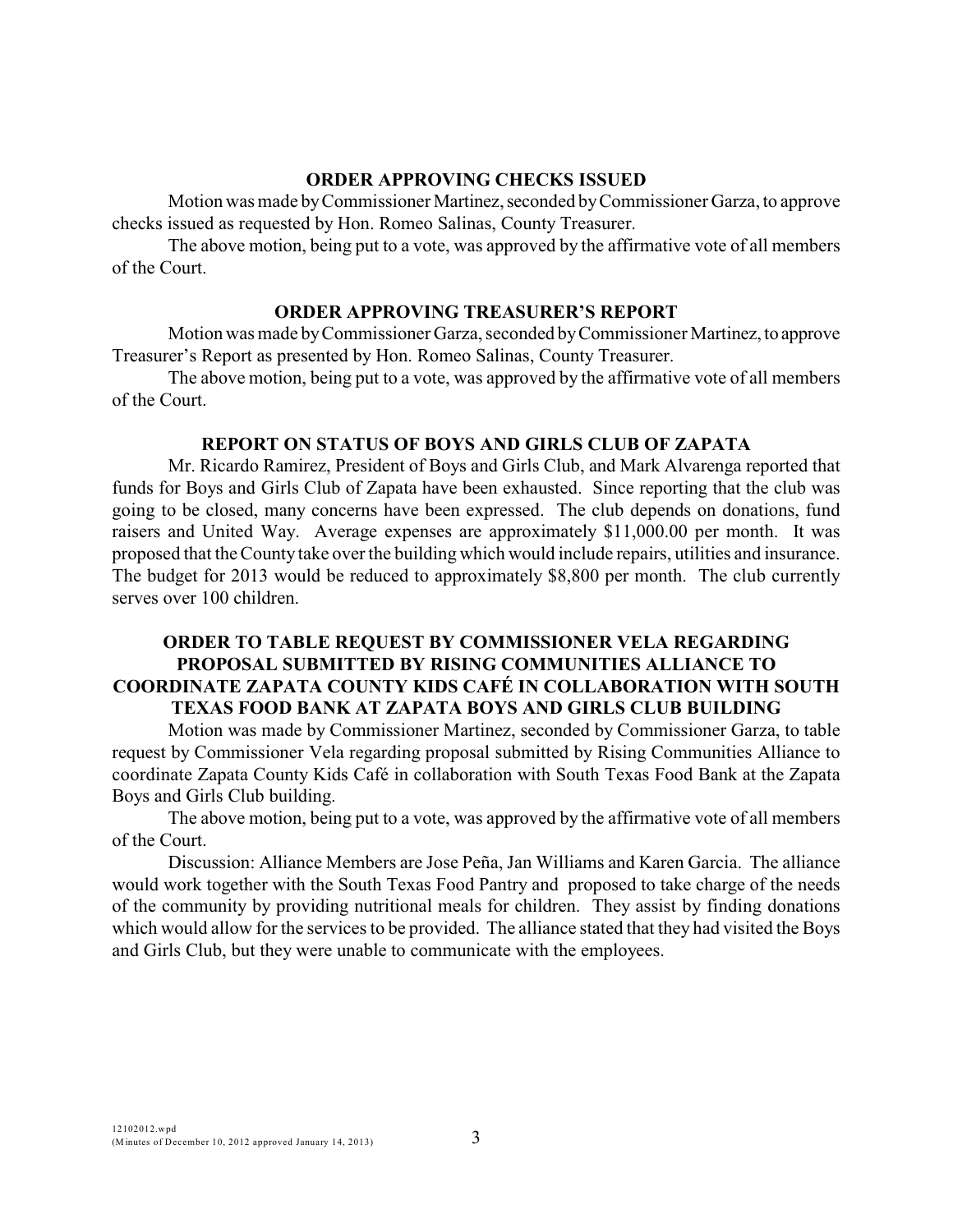# **ORDER TO TABLE REQUEST BY COMMISSIONER VILLARREAL REGARDING CUTTING OF GUTIERREZ STREET IN SAN YGNACIO FOR INSTALLATION OF WATER METER AND SET FEES FOR COST OF REPAIRS**

Motion was made by Commissioner Garza, seconded by Commissioner Villarreal, to table request by Commissioner Villarreal, regarding cutting of Gutierrez Street in San Ygnacio for installation of water meter and set appropriate fees for cost of repairs. Item will be tabled to allow Mr. Manuel Gonzalez sufficient time to come up with the figures.

The above motion, being put to a vote, was approved by the affirmative vote of all members of the Court.

## **ORDER APPROVING CANCELLATION OF DECEMBER 26, 2012 COMMISSIONERS COURT MEETING**

Motion was made by Commissioner Villarreal, seconded by Commissioner Garza, to approve to cancel the December 26, 2012 Commissioners Court meeting as requested by Hon. Joe Rathmell, County Judge.

The above motion, being put to a vote, was approved by the affirmative vote of all members of the Court.

# **NO ACTION WAS TAKEN ON REQUEST BY JUDGE RATHMELL TO APPROVE PAYMENT OF ZAPATA COUNTY INVOICES IN THE EVENT THAT DECEMBER 26 MEETING IS CANCELLED**

# **ORDER APPOINTING ROGER MILLER AS VOLUNTEER CHAPLAIN OF ZAPATA COUNTY COMMISSIONERS COURT**

Motion was made by Commissioner Vela, seconded by Commissioner Garza, to approve appointment of Roger Miller as volunteer chaplain of Zapata County Commissioners Court as requested by Hon. Joe Rathmell, County Judge.

The above motion, being put to a vote, was approved by the affirmative vote of all members of the Court.

## **ORDER REAFFIRMING RENTAL GUIDELINES AND FEES FOR ZAPATA COUNTY COMMUNITY CENTER PREVIOUSLY APPROVED DURING JANUARY 2005 COMMISSIONERS COURT MEETING**

Motion was made by Commissioner Martinez, seconded by Commissioner Garza, to approve and reaffirm the rental guidelines and fees for the Zapata County Community Center previously approved during the January 10, 2005 Commissioners Court meeting. Mr. Villarreal is authorized to comply with all laws and existing rules at all rental centers as requested by Hon. Joe Rathmell, County Judge.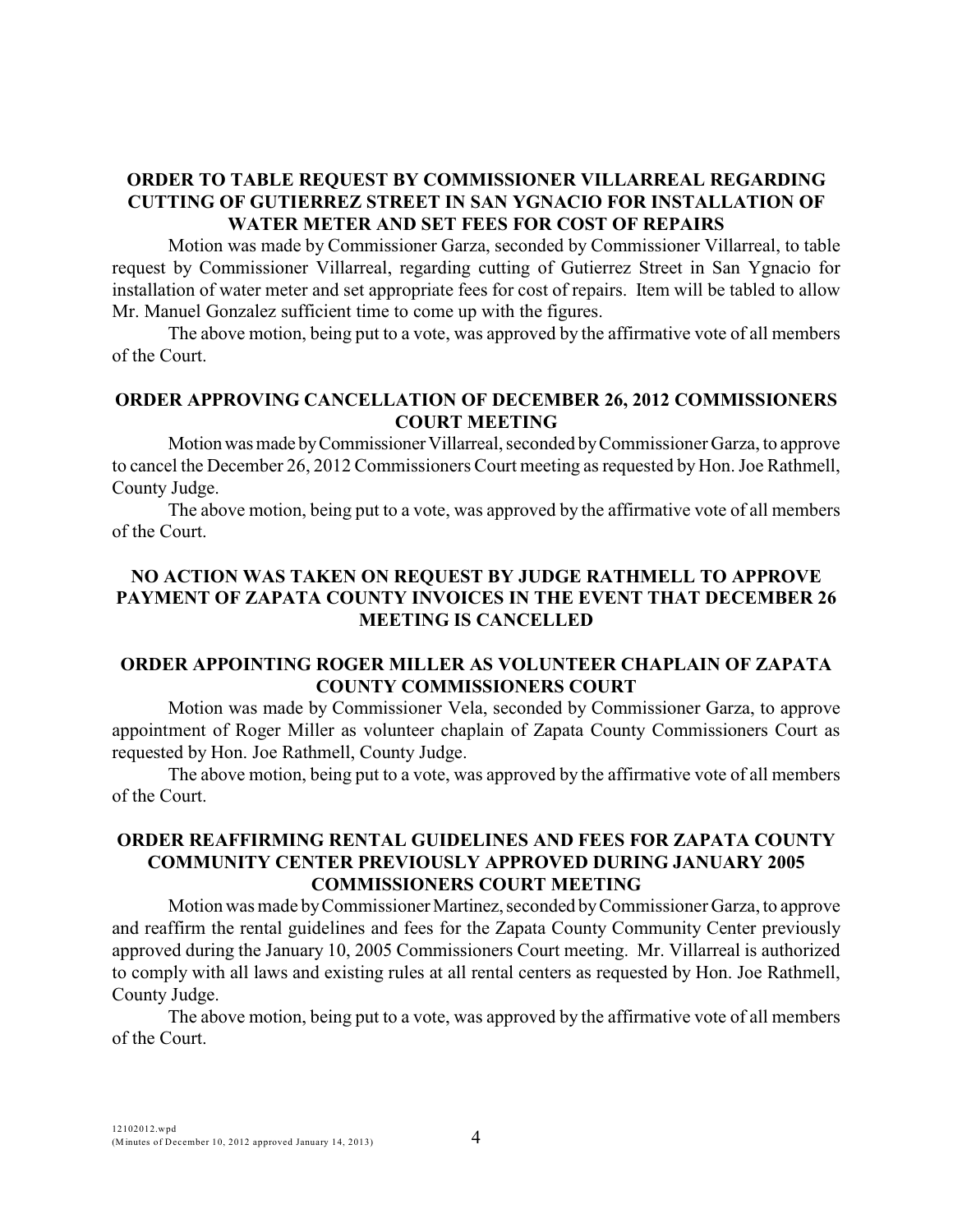## **ORDER APPROVING PAYMENT OF KEY GOVERNMENT FINANCE, INC. INVOICE IN ORDER TO AVOID LATE CHARGES**

Motion was made by Commissioner Garza, seconded by Commissioner Vela, to approve payment of Key Government Finance, Inc. invoice in order to avoid late charges as requested by Hon. Joe Rathmell, County Judge.

The above motion, being put to a vote, was approved by the affirmative vote of all members of the Court.

## **ORDER APPROVING HIRING OF JESUS R. RAMIREZ IN SLOT #1 SPECIAL ROAD AND BRIDGE PRECINCT 2**

Motion was made by Commissioner Garza, seconded by Commissioner Villarreal, to approving hiring of Jesus R. Ramirez in Slot #1, Special Road and Bridge, Precinct 2, at \$8.00 per hour as requested by Hon. Gabriel Villarreal, Commissioner Precinct 2.

The above motion, being put to a vote, was approved by the affirmative vote of all members of the Court.

## **ORDER APPROVING PAY OF \$8.60 PER HOUR FOR FERNANDO MARTINEZ IN SLOT #5 SPECIAL ROAD AND BRIDGE PRECINCT 2.**

Motion was made by Commissioner Martinez, seconded by Commissioner Garza, to approve pay of \$8.60 per hour to Fernando Martinez, in slot #5, Special Road and Bridge, Precinct 2, Labor/Maintenance as requested by Hon. Gabriel Villarreal, Commissioner Precinct 2.

The above motion, being put to a vote, was approved by the affirmative vote of all members of the Court.

# **ORDER APPROVING SUBMISSION OF "AUTHORIZATION TO MAINTAIN TCDRS PLAN PROVISIONS PLAN YEAR 2013" WITH NO CHANGES**

Motion was made by Commissioner Vela, seconded by Commissioner Garza, to approve the submission of the "Authorization to Maintain TCDRS plan Provisions Plan Year 2013" with no changes, as requested by Hon. Romeo Salinas, County Treasurer.

The above motion, being put to a vote, was approved by the affirmative vote of all members of the Court.

# **ORDER APPROVING CHANGE ORDER NO. 1 TO R.P. CONTRACTORS INC. (TWDB CLEAN WATER LOAN PROGRAM) ZAPATA COUNTY WATERWORKS SLUDGE DE-WATERING FACILITY CONTRACT**

Motion was made by Commissioner Vela, seconded byCommissioner Martinez, to approve Change Order No. 1 to R.P. Contractors. Inc. (TWDB Clean Water Loan Program) Zapata County Waterworks Sludge De-watering Facility Contract. TheChange Order will add upgrades and repairs to two existing clarifiers and deduct-seeding and water of the disturbed project site area as requested by Manuel Gonzalez, Premier Engineering.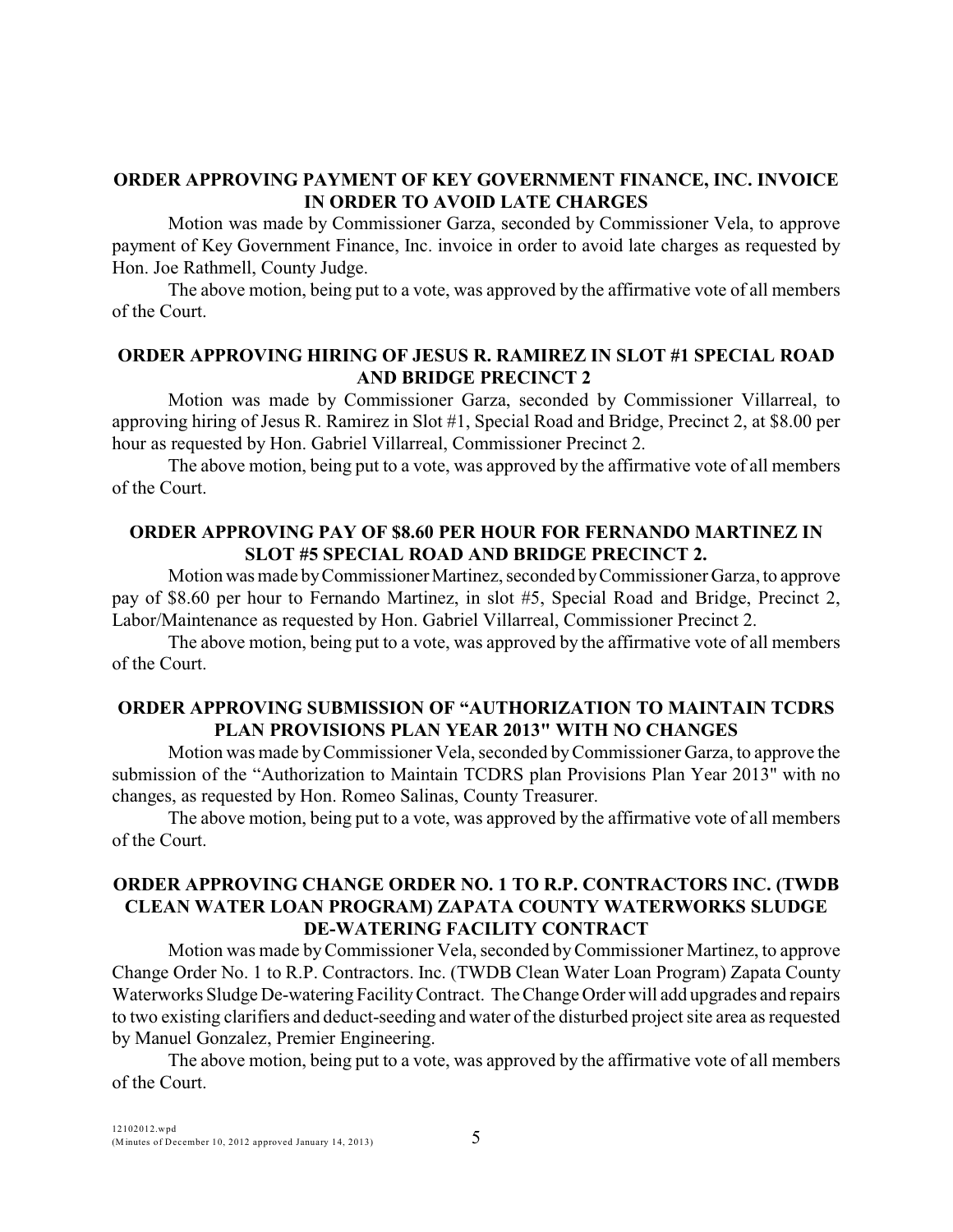# **ORDER APPROVING HIRING OF ARMANDO GONZALEZ AT SAN YGNACIO LANDFILL SLOT #6 AS TEMPORARY EMPLOYEE**

Motion was made by Commissioner Garza, seconded by Commissioner Martinez, to approve the hiring of Armando Gonzalez at the San Ygnacio Landfill slot #6 as a temporary employee, at \$8.00 per hour as requested by Guillermo Saenz, Environmental Director.

The above motion, being put to a vote, was approved by the affirmative vote of all members of the Court.

# **ORDER APPROVING CONSTRUCTION CONTRACT WITH J.C. STODDARD CONSTRUCTION TO DO DOME ROOF REPLACEMENT OF ZAPATA COUNTY COURTHOUSE IN AN AMOUNT NOT TO EXCEED \$420,000 WITH SUBSTANTIAL COMPLETION OF WORK TO BE DONE WITHING 160 DAYS AFTER GIVING NOTICE TO PROCEED ON PROJECT AND ANY MATTERS INCIDENT THERETO**

Motion was made by Commissioner Vela, seconded by Commissioner Garza, to approve construction service contract with J.C. Stoddard in an amount not to exceed Four Hundred and Twenty Thousand Dollars(\$420,000.00) with substantial completion of the work to be done within one hundred sixty days (160) after giving notice to proceed on the project and any matters incident thereto as requested by Fortunato Paredes, Attorney at Law, Escamilla, Poneck, and Cruz, LLP)

The above motion, being put to a vote, was approved by the affirmative vote of all members of the Court.

### **ORDER APPROVING INSTALLATION OF SPEED HUMP AT 810 JUAREZ**

Motion was made by Commissioner Martinez, seconded by Commissioner Villarreal, to approve the installation of a speed hump at 810 Juarez as requested by Hon. Norberto Garza, Commissioner Precinct 4.

The above motion, being put to a vote, was approved by the affirmative vote of all members of the Court.

## **ORDER APPROVING RESOLUTION IN SUPPORT OF "LOCAL BORDER SECURITY PROGRAM FY 2013"**

Motion was made by Commissioner Garza, seconded by Commissioner Martinez, to approve a Resolution in support of "Local Border Security Program FY 2013" as requested by Mario Elizondo, Zapata County Sheriff's Office.

The above motion, being put to a vote, was approved by the affirmative vote of all members of the Court.

#### **ADJOURN**

Motion to adjourn was made byCommissioner Garza, seconded by Commissioner Martinez, and being put to a vote, was approved by the affirmative vote of all members of the Court.